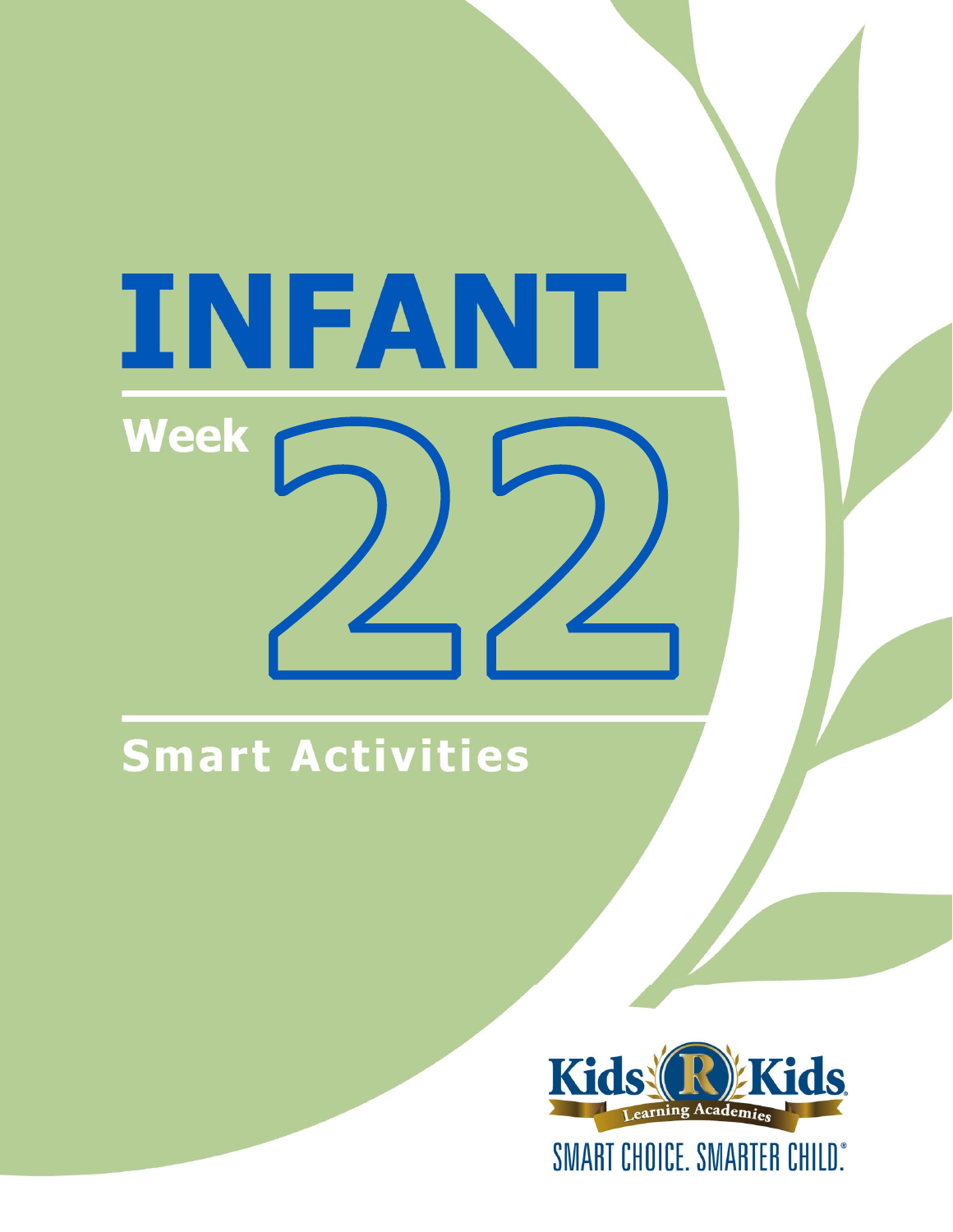# Day 1 | Week 22

#### **My Friends**

**Materials:** picture of your family **Instructions:** 

- 1. Hold your baby and say, "This is your family, and we are your first friends."
- 2. Name everyone in the picture.
- 3. Repeat as you promote language development.

#### **Family**

**Materials:** internet access, website: https://youtu.be/oEWXE\_V4Mqw **Preparation:** Preview video. **Instructions:**  Enjoy this family song with your baby.



#### **Play Friends**

**Materials:** stuffed or toy animals **Instructions:** 

- 1. Hold your baby and say, "Here are you stuffed animals."
- 2. Name each animal as you encourage your baby to engage in play.
- 3. Observe as your baby becomes aware of his/her own preferences.





### **Sign Language "Dad"**

#### **Instructions:**

- 1. Touch the thumb of your dominate hand to the center of your forehead using open fingers in the number 5 formation.
- 2. Wiggling fingers slightly is optional.



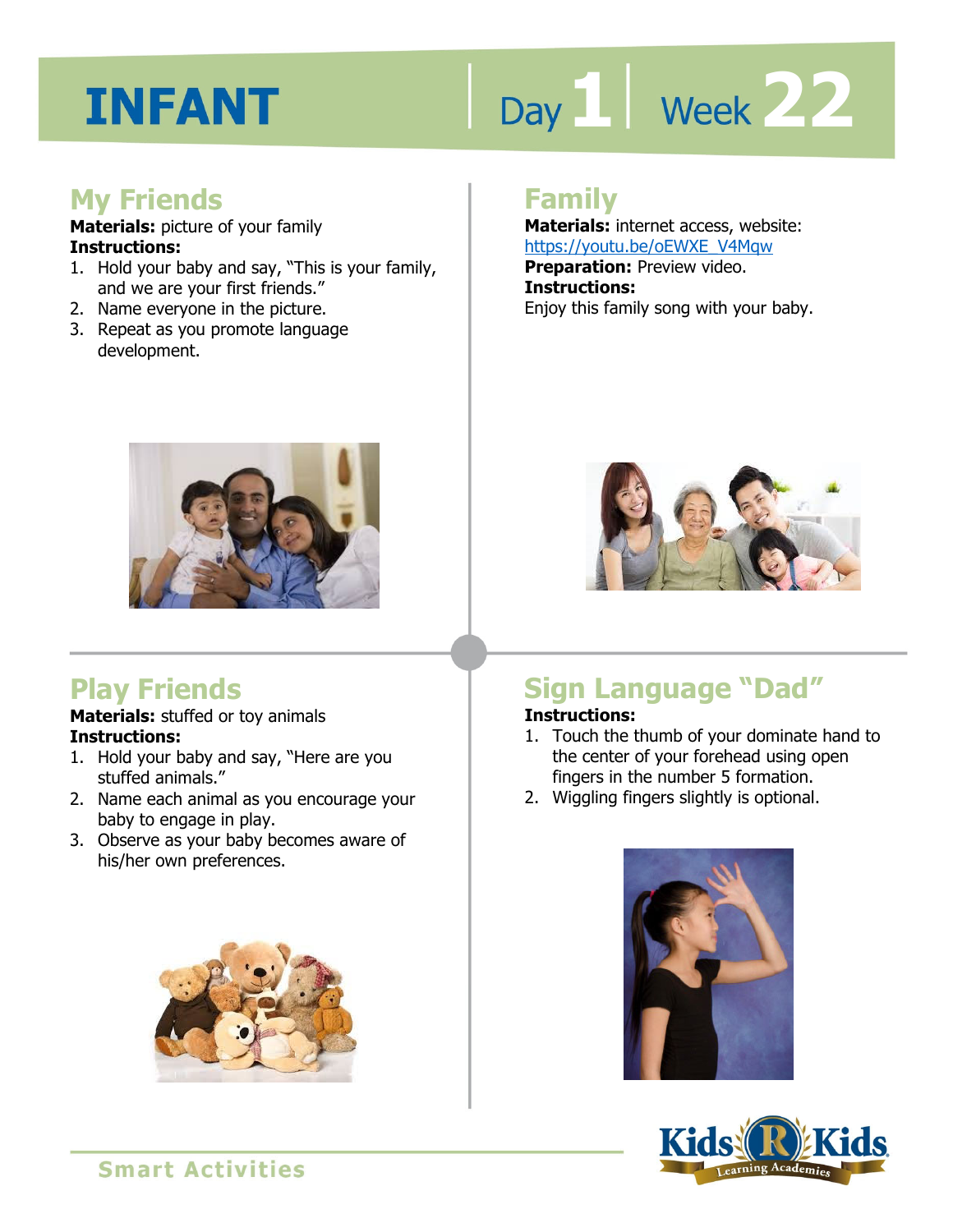# Day 2 | Week 22

#### **Family Walk**

#### **Instructions:**

- 1. Hold your baby and say, "We are going on a family walk."
- 2. Name things you see as you walk with your family.
- 3. Encourage your baby to touch ageappropriate items you see as you promote language development.



#### **Family Music**

#### **Materials:** container **Preparation:** Gather material. **Instructions:**

- 1. Hold your baby and say, "We are going to pat this container to make music."
- 2. Sing your favorite song as you encourage your baby to pat the container.
- 3. Observe your baby as he/she repeats an action to make something happen.
- 4. Assist and modify as needed.



#### **I Love You**

**Materials:** internet access, website: https://youtu.be/ix9wpslKwBE

**Preparation:** Preview video.

#### **Instructions:**

- **IRCDS.//YOULLI.DE/IX3WDSIRWDLE**<br>**Preparation:** Preview video.<br>1. Enjoy this familiar sing along with your baby.
- 2. Encourage your baby's actions as the respond to the singing.



### **Sign Language "Dad"**

#### **Instructions:**

- 1. Touch the thumb of your dominate hand to the center of your forehead using open fingers in the number 5 formation.
- 2. Wiggling fingers slightly is optional.



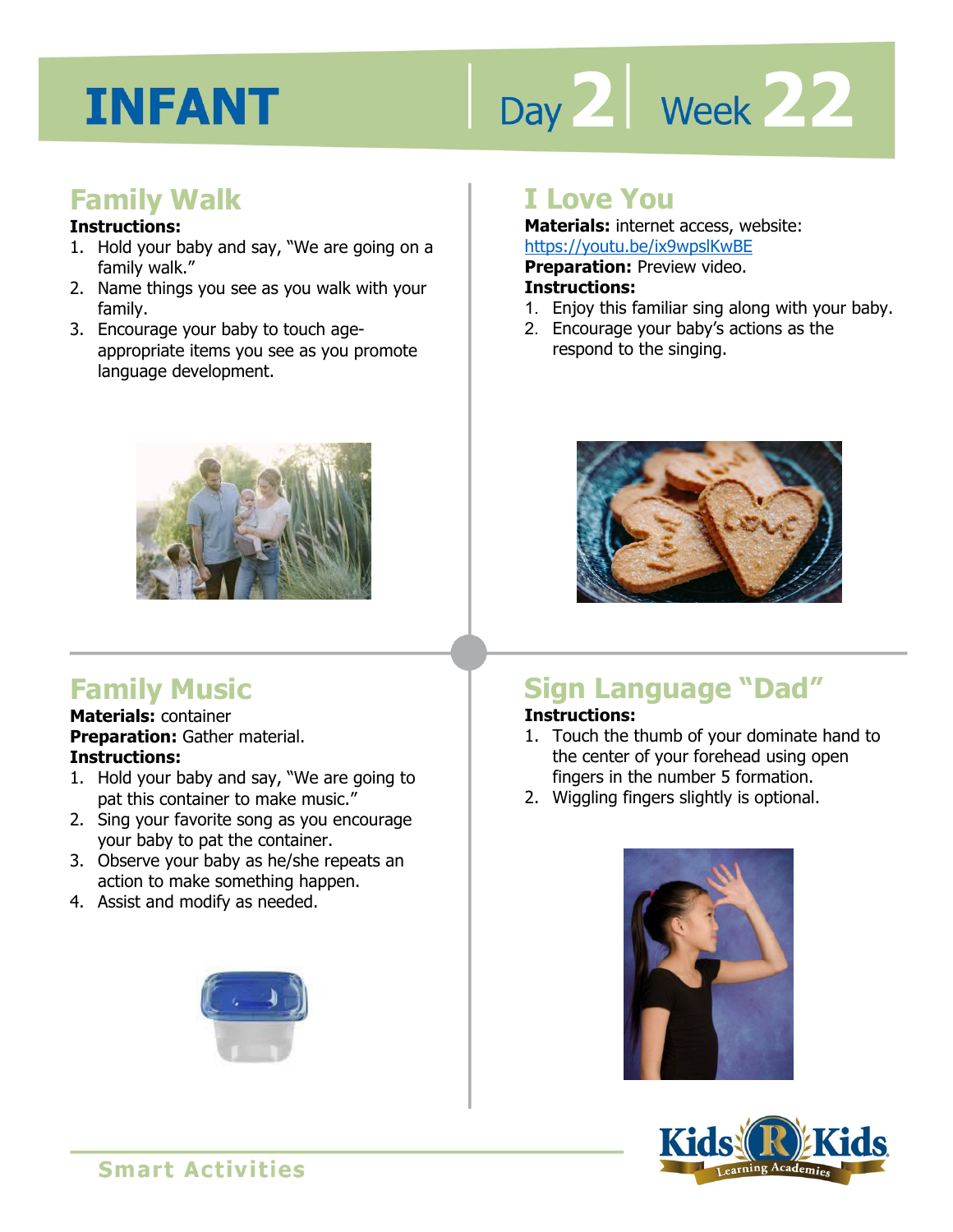# Day 3 | Week 22

#### **Dancing Friends**

#### **Materials:** favorite music **Instructions:**

- 1. Hold your baby and say, "Let's dance."
- 2. Turn on music and begin dancing.
- 3. Encourage and praise movement as your baby responds to music.

#### **Happy**

**Materials:** internet access, website: https://youtu.be/5015skRvqs8

**Preparation: Preview video.** 

#### **Instructions:**

- **1 4**  1. Enjoy this sing along with your baby.
- 2. Encourage and praise efforts as your baby responds to music.



#### **Family Prints**

#### **Materials:** crayons, paper, paint

**Preparation:** Draw a tree on the paper using the crayons.

#### **Instructions:**

- 1. Hold your baby and say, "We are going to make a family tree using handprints."
- 2. Paint your baby's hand. Gently press prints on the paper.
- 3. Repeat as you name family members.
- 4. Encourage and praise as you promote language development.





### **Sign Language "Dad"**

#### **Instructions:**

- 1. Touch the thumb of your dominate hand to the center of your forehead using open fingers in the number 5 formation.
- 2. Wiggling fingers slightly is optional.



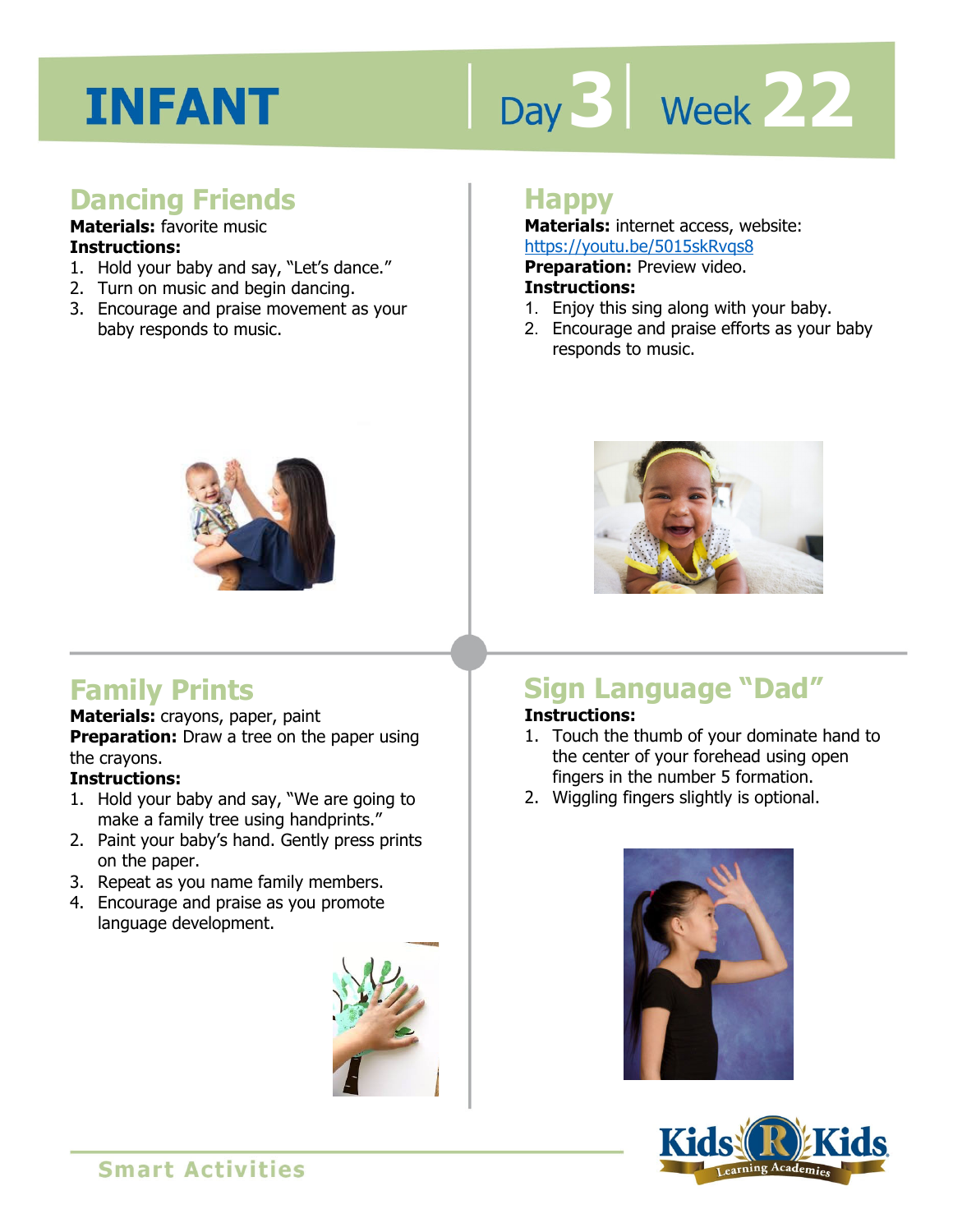# Day 4 Week 22

#### **Splash Fun**

**Materials:** container, water **Instructions:** 

- 1. Hold your baby and say, "We are going to pat the water."
- 2. Position yourself with your baby so he/she can use his/her hands to splash the water.
- 3. Continue as your baby repeats his/her actions to make something happen again.



#### **Family Shake**

**Materials:** small container with a lid, family photo

**Preparation:** Gather materials.

#### **Instructions:**

- 1. Hold your baby and say, "This is our family and name everyone in the photo."
- 2. Place the photo in the container.
- 3. Encourage your baby to shake the container.
- 4. Observe as he/she imitates your actions.
- 5. Assist and modify as needed.



#### **Leo Can Swim**

**Materials:** internet access, website: https://youtu.be/FRvMtUhEh\_E

**Preparation:** Preview video.

#### **Instructions:**

- **IRUPS.//YOULLILE/INVIRUMENTE**<br>**Preparation:** Preview video.<br>**Instructions:**<br>1. Enjoy the read aloud book *Leo Can Swim* by Anna McQuinn with your child.
- 2. Name pictures in the story to promote language development.



### **Sign Language "Dad"**

#### **Instructions:**

- 1. Touch the thumb of your dominate hand to the center of your forehead using open fingers in the number 5 formation.
- 2. Wiggling fingers slightly is optional.